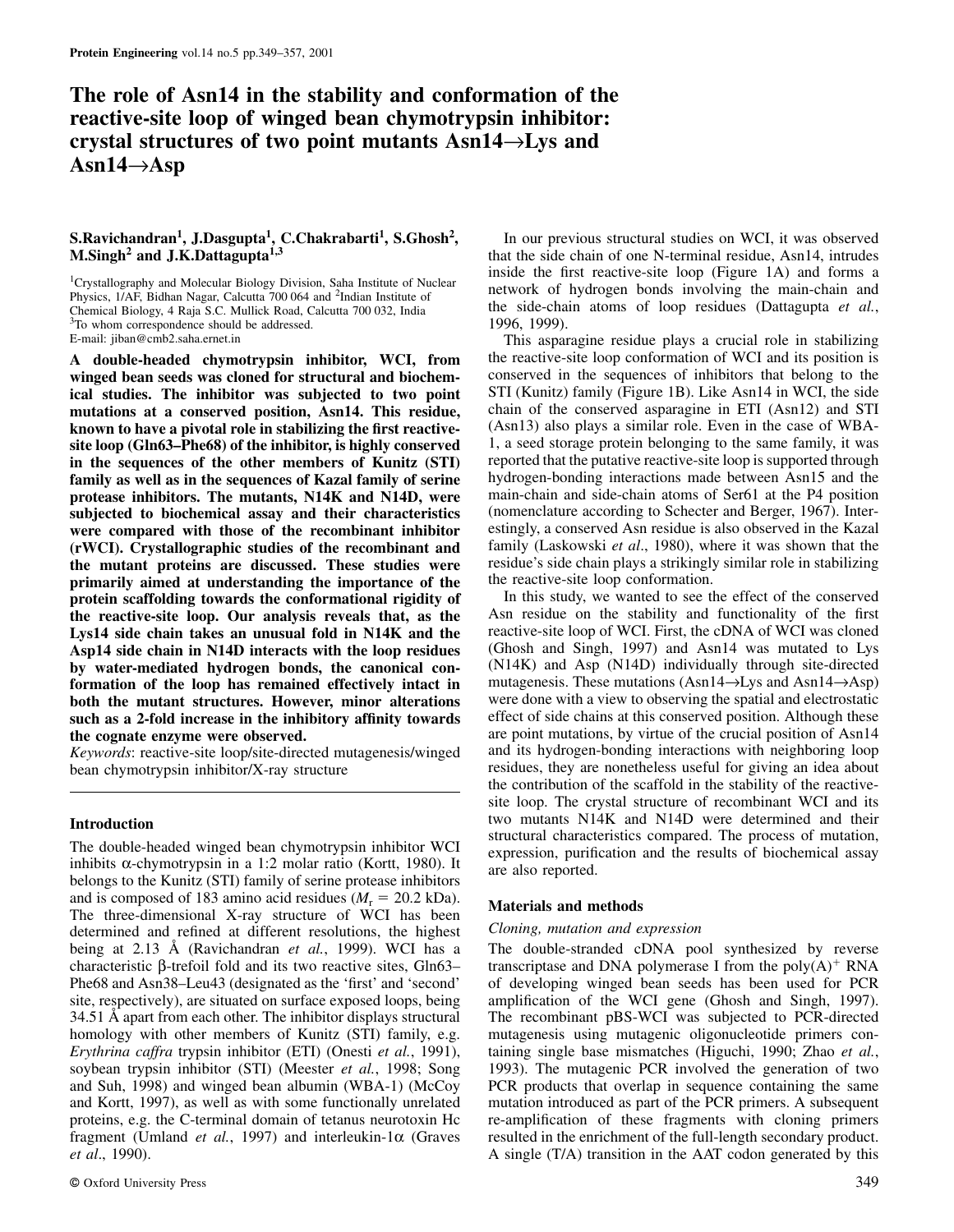method will code for Lys instead of Asn14 when expressed upon induction by IPTG. Similarly, substitution of the first A for G in the same codon will have Asp in the same position in the expressed protein. The plasmids harboring the mutated genes were named pBS-N14K-WCI and pBS-N14D-WCI, respectively.

For the generation of DNA ends encoding the N-terminal part of the protein from the site of mutation, the M13 reverse primer and the primer with sequences corresponding to the opposite strand of the DNA containing the desired point mutation (N14K BKW and N14D BKW) were used. Again, for the amplification of C-terminal part of the protein, the mutagenic primer with the single base substitution (N14K FWD and N14D FWD) and the M13(–40) primers were used. Taking these two PCR products as template, another set of PCR was performed using WCI FWD and WCI REV primers to generate *Eco*RI and *Sal*I sites and the PCR product thus obtained was cloned into  $pBS-SK(-)$ . All these products were sequenced using an ABI 377 automated DNA sequencer.

*Sequences of primers used for mutation of Asn into Lys and Asp*

The sequences were as follows:

N14K FWD 5-GGTAACTTAGTTGAAAA**A**GGTGGCACA-3 N14K BKW 5-TGTGCCACC**T**TTTTCAACTAAGTTACC-3 N14D FWD 5'-GGTAACTTAGTTGAAGATGGTGGCACA-3' N14D BKW 5-TGTGCCACCAT**C**TTCAACTAAGTTACC-3 WCI FWD 5'-GG-GAATTC-GATGATGATTTGGTCGATGC-3' WCI REV 5'-GAGAGA-CTCGAG-GGATGAGAAGTGCTTA-ATGGC-3

The sequence within the dashed region in the WCI FWD Fig. 1. (A). A ribbon representation of WCI. The 12 anti-parallel  $\beta$  strands<br>primer denotes the *EcoRI* recognition sequence and that in the<br>WCI REV primer shows the *SalI* recognition sequence. In the<br>wCI REV primer sh WCI REV primer shows the *Sall* recognition sequence. In the position of Asn14 side chain is also shown as a ball-and-stick model. (**B**) top four primers, the single bases, denoted by bold letters, Sequence comparison betw top four primers, the single bases, denoted by bold letters, Sequence comparison between WCI and a few other STI (Kunitz) family represent the point mutations over the WCI gene sequence.

Biotech) and induced with 0.1 mM IPTG for 1 h at  $37^{\circ}$ C. A was used for sequence alignment. 2.5 g amount of optimally induced *E.coli* XL1-Blue cells, harboring the chimeric plasmids, was sonicated and the soluble fraction was used for the purification of mutant proteins by orientation. Then the oscillation range was maintained at 0.5° bands in SDS-PAGE. However, unlike rWCI and N14K (Figure group *P*6<sub>1</sub>22. Data collection statistics are given in Table II. 2, lanes b and d), in the case of N14D mutant, there were *Structure refinement*

contained 30 and 35% (w/v) ammonium sulfate  $(0.1 \text{ M acetate})$ , briefly (100 ms) in order to derive the crystal quality and its 1985) and O (Jones *et al.*, 1991) were used.



represent the point mutations over the WCI gene sequence. inhibitors showing the location of the conserved Asn residue (boxed) ne<br>Ear hosterial average point of N14K and N14D these the N-terminal region. ECI: Erythrina var For bacterial overexpression of N14K and N14D, these<br>sequences were subcloned into pTrc99A (Amersham Pharmacia<br>(Yamamoto *et al.*, 1992), WTI-1B and WTI-2: winged bean trypsin inhibitors<br>(Yamamoto *et al.*, 1983) The progr

single-step immunoaffinity chromatography, with an overall  $(\Delta t = 1 \text{ s/frame})$  and for low resolution  $\Delta t = 0.1 \text{ s/frame}$ ) and yield of ~98% (see Table I). The same procedure was used the final datasets were collected. They were processed and for the recombinant protein (rWCI) and the overall yield was scaled using MOSFLM (Leslie, 1990) and SCALA (Evans, similar (Ghosh and Singh, 1997). In all three cases, the specific 1997), respectively. The scaled intensities were converted to protein content was nearly one and usually the preparations structure factor amplitudes using protein content was nearly one and usually the preparations structure factor amplitudes using TRUNCATE (French and were essentially homogeneous as attested by single protein Wilson, 1978). The crystals belong to the hexago Wilson, 1978). The crystals belong to the hexagonal space

some faster moving minor bands in addition to major band<br>(Figure 2, lane c). These were identified by immunoblot<br>analysis as fragments of the purified protein. The proteins<br>were quantitated using the Bradford method (Bradf *Crystallization, diffraction and data collection* disordered regions (His137–Asp142, Lys176–His183) and the crystallization, diffraction and data collection Crystals of rWCI and the two mutants were grown according Also, in order to avoid model bias in the N-terminal region to the procedure mentioned in the crystallization of native (since the cloned proteins have the additional tripeptide WCI (Dattagupta *et al.*, 1999). However, the reservoir solution sequence Met1'–Glu2'–Phe3'), residues Asp1 and Asp2 were contained 30 and 35% (w/v) ammonium sulfate (0.1 M acetate, excluded from the starting model. For th pH 5.4) for rWCI and mutants, respectively. X-ray diffraction replaced by Ala in the starting model. All initial calculations data were collected at the ID14-EH4 undulator MAD beamline were done using X-PLOR (Brünger, 1992) and CNS (Brünger at ESRF (Grenoble, France). First, the crystals were exposed *et al.*, 1998). For model building, the programs TOM (Jones,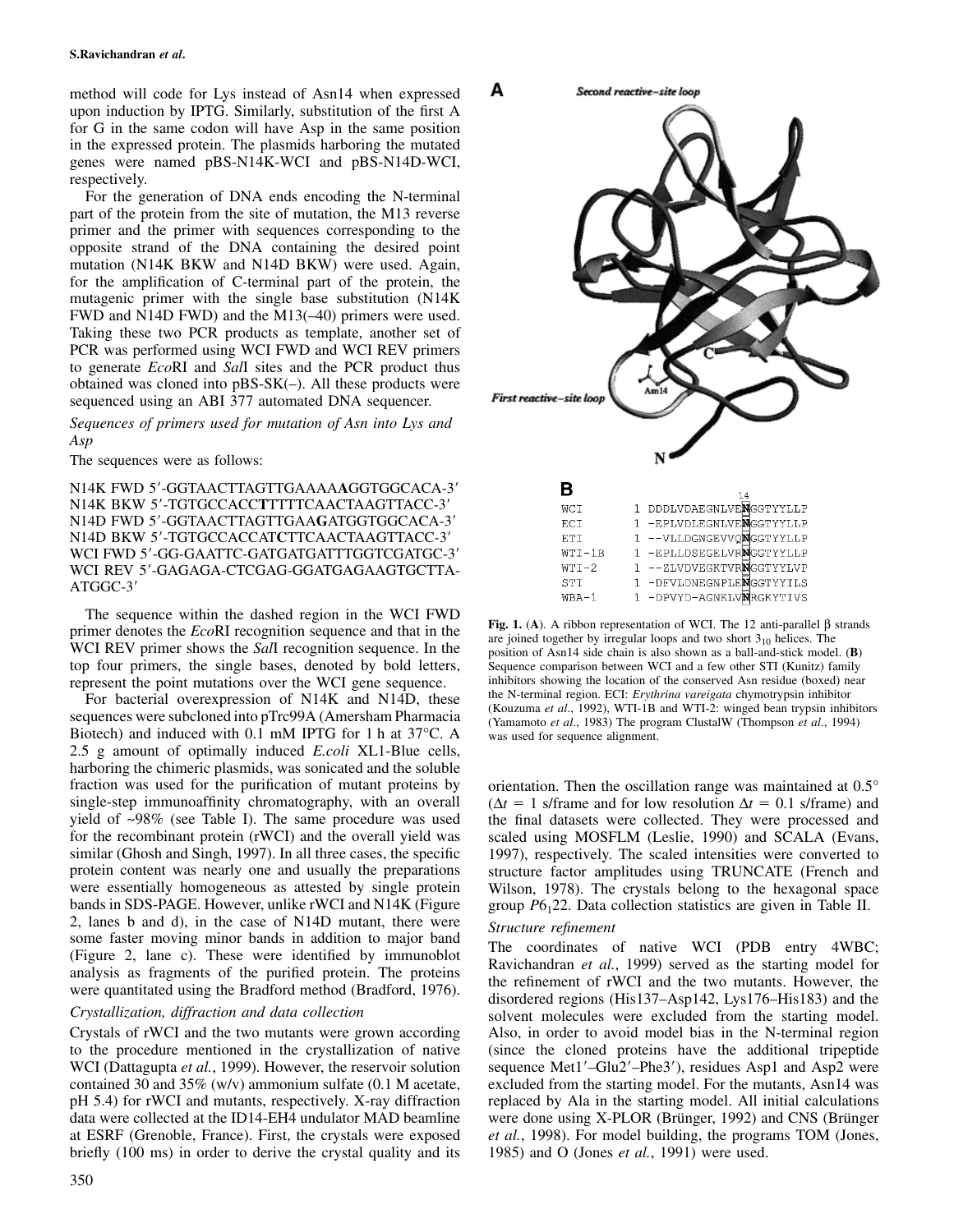| <b>Table I.</b> Purification of mutant inhibitors: a summary (starting with 2.5 g of <i>Escherichia coli</i> ) |                       |              |              |                                  |      |                  |                   |
|----------------------------------------------------------------------------------------------------------------|-----------------------|--------------|--------------|----------------------------------|------|------------------|-------------------|
| Step                                                                                                           | Total protein<br>(mg) | N14K<br>(mg) | N14D<br>(mg) | Specific protein content (mg/mg) |      | Recovery $(\% )$ |                   |
|                                                                                                                |                       |              |              | N14K                             | N14D | N14K             | N <sub>14</sub> D |
| Bacterial lysate                                                                                               | 60                    | 4.0          | 4.3          | 0.066                            | 0.07 | 100              | 100               |
| Affinity chromatography                                                                                        | 4.2                   | 4.0          | 4.1          | 0.95                             | 0.97 | 100              | 95.3              |

**Table II.** Crystallographic parameters and data statistics

|                          | rWCI                                                                                       | N14K                                                                                       | N14D                                                                               |  |
|--------------------------|--------------------------------------------------------------------------------------------|--------------------------------------------------------------------------------------------|------------------------------------------------------------------------------------|--|
| Unit cell parameters     | $a = b = 60.76$ ;<br>$c = 208.44 \text{ Å}$<br>$\alpha = \beta = 90; \gamma = 120^{\circ}$ | $a = b = 60.86$ ;<br>$c = 208.43 \text{ Å}$<br>$\alpha = \beta = 90; \gamma = 120^{\circ}$ | $a = b = 61.24$ ;<br>$c = 210.86$ Å<br>$\alpha = \beta = 90; \gamma = 120^{\circ}$ |  |
| Resolution range         | $30-1.9$ Å                                                                                 | $15-2.05$ Å                                                                                | $18-1.90$ Å                                                                        |  |
| No. of reflections       |                                                                                            |                                                                                            |                                                                                    |  |
| Total                    | 124635                                                                                     | 147330                                                                                     | 33037                                                                              |  |
| Unique                   | 18974                                                                                      | 13051                                                                                      | 14503                                                                              |  |
| $R_{\text{merge}}\ (\%)$ |                                                                                            |                                                                                            |                                                                                    |  |
| Overall                  | 5.6                                                                                        | 8.2                                                                                        | 8.7                                                                                |  |
| Last shell               | $20.1$ (2.0–1.9 Å)                                                                         | 28.2 $(2.16-2.05 \text{ Å})$                                                               | 42.3 $(2.0-1.9 \text{ Å})$                                                         |  |
| Completeness $(\% )$     |                                                                                            |                                                                                            |                                                                                    |  |
| Overall                  | 99.7                                                                                       | 88.1                                                                                       | 75.7                                                                               |  |
| Last shell               | 99.5 $(2.0-1.9 \text{ Å})$                                                                 | 91.8 $(2.16-2.05 \text{ Å})$                                                               | 68.8 $(2.0-1.9 \text{ Å})$                                                         |  |
| Wilson $B(A^2)$          | 26.9                                                                                       | 28.1                                                                                       | 31.4                                                                               |  |
| $R_{sym}$ (%)            |                                                                                            |                                                                                            |                                                                                    |  |
| Overall                  | 5.7                                                                                        | 8.2                                                                                        | 8.7                                                                                |  |
| Last shell               | $20.2 (2.0 - 1.9Å)$                                                                        | $28.2$ (2.16–2.05 Å)                                                                       | 42.3 $(2.0-1.9 \text{ Å})$                                                         |  |



followed by a simulated annealing procedure (Brünger *et al.*, 1990) of slow cooling from a starting temperature of 3000 K Refinement of N14K and N14D to 300 K in steps of 25 K yielded a starting *R* factor of 36.7% In case of the mutants, 40 steps of rigid body refinement,  $(R<sub>free</sub> = 40.1%)$ . The next 75 cycles of positional refinement followed by 75 steps of positional refinement yielded a starting involving Powell minimization further reduced the R factor to R factor of 38.1% ( $R<sub>free</sub> = 4$ 33.4% ( $R_{\text{free}} = 36.8\%$ ).  $\sigma_A$  weighted maps (Read, 1986) with

coefficients  $3m|F_0| - 2D|F_c|$  and  $m|F_0| - D|F_c|$  were then calculated. Water molecules were gradually incorporated and a flat bulk-solvent correction (Jiang and Brünger, 1994) was applied in all subsequent stages of the refinement. These water molecules were added to the coordinate list only if a peak greater than 3 $\sigma$  appeared in the  $F_o - F_c$  difference map and the position of the peak implied at least one hydrogen bond within 3.6 Å, either to a protein atom or to an already defined water molecule. At this stage, a few strong peaks ( $>4\sigma$  height) were observed and were attributed to sulfate ions based on the chemical environment and tetrahedral shape of the electron density. Following several cycles of positional and individual temperature factor refinement, the *R* factor dropped to 23.7%  $(R_{\text{free}} = 27.1\%)$ . At this stage, the refinement was continued using the programs REFMAC (Murshudov *et al.*, 1997) and **Fig. 2.** Homogeneity of the affinity-purified rWCI and mutant inhibitors.<br>The affinity purified proteins (4 µg protein) was subjected to SDS-PAGE www.codded in the model and finally all solvent positions The affinity purified proteins (4 µg protein) was subjected to SDS-PAGE were added in the model and, finally, all solvent positions (15% acrylamide) and stained with Coomassie Brilliant Blue. Lanes: a,<br>purified WCI from wi were re-confirmed using an OMIT map (Bhat, 1988) involving N14D: d, purified N14K; e, molecular weight markers (phosphorylase b, a modified  $\sigma_A$  coefficient (Vellieux and Dijkstra, 1997).<br>bovine serum albumin, ovalbumin, carbonic anhydrase, soybean trypsin Residues Met1' and Glu bovine serum albumin, ovalbumin, carbonic anhydrase, soybean trypsin Residues Met1' and Glu178–His183 were not included in the inhibitor and α-lactalbumin with their respective subunit molecular weights fined and analyze nhibitor and α-lactalbumin with their respective subunit molecular weights final model owing to ill-defined electron density around these shown on the right margin). regions. For the same reason, the N-terminal residue (Glu2) was kept as Ala in the final model. At the end of final *Refinement of rWCI*<br> *Refinement* of rWCI, 15 cycles of rigid-body refinement<br> *R* factor converged to 19.5% (*R*<sub>free</sub> = 24.6%)<br> *R* the *R* factor converged to 19.5% (*R*<sub>free</sub> = 24.6%) for 16 825 reflections in the resolution range 10.0–1.9 Å.

*R* factor of 38.1% ( $R_{\text{free}} = 41.9\%$ ) and 28.2% ( $R_{\text{free}} = 31.2\%$ ) for N14K and N14D, respectively. Lys and Asp were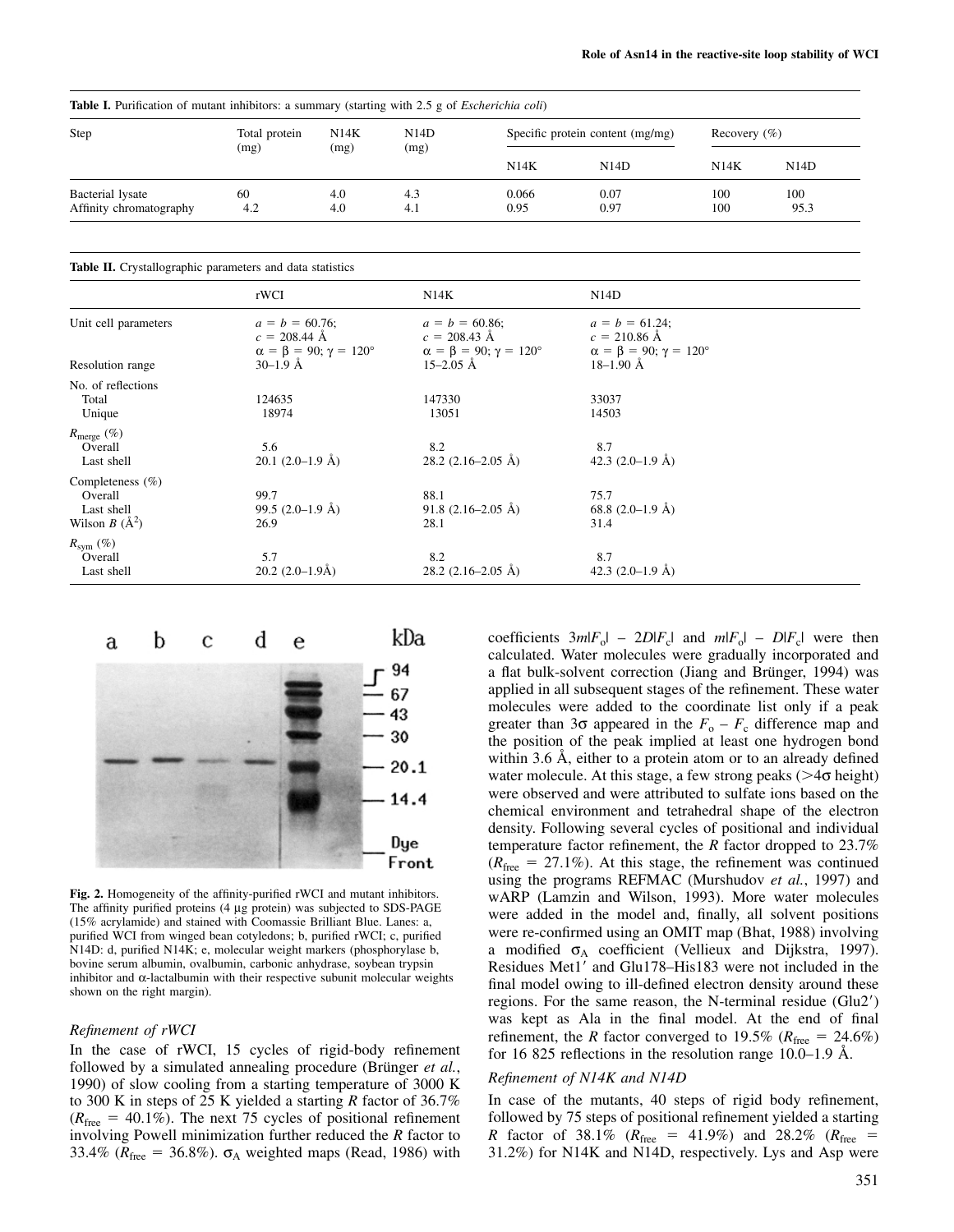| <b>Table III.</b> Remement statistics |                           |                            |                            |  |
|---------------------------------------|---------------------------|----------------------------|----------------------------|--|
|                                       | rWCI                      | N14K                       | N14D <sup>a</sup>          |  |
| <i>R</i> factor $(\%)$                | 19.5 $(10-1.9 \text{ Å})$ | 19.3 $(15-2.05 \text{ Å})$ | $20.9(10-2.00~\text{\AA})$ |  |
| $R_{\text{free}}(\%)$                 | 24.6 $(10-1.9 \text{ Å})$ | $25.3(15-2.05 \text{ Å})$  | 28.7 $(10-2.00 \text{ Å})$ |  |
| No. of protein atoms                  | 1405                      | 1415                       | 1392                       |  |
| No. of water molecules                | 190                       | 176                        | 171                        |  |
| No. of sulfate ions                   |                           |                            | 4                          |  |
| No. of restraints                     |                           |                            |                            |  |
| Bond dist.                            | 1470                      | 1484                       | 1446                       |  |
| Angle dist.                           | 2007                      | 2026                       | 1973                       |  |
| Planar 1–4 dist.                      | 495                       | 495                        | 471                        |  |
| R.m.s.d. from ideal values            |                           |                            |                            |  |
| Bond lengths $(\check{A})$            | 0.011                     | 0.012                      | 0.027                      |  |
| Bond angles $(°)$                     | 1.90                      | 2.10                       | 2.10                       |  |

## **Table III.** Refinement statistics

<sup>a</sup>The structure was refined only to 2.0 Å because the last shell  $(2.0-1.9 \text{ Å}) R_{\text{merge}}$  value for the N14D dataset was high (42.3%).



Fig. 3. Inhibition of bovine α-chymotrypsin by rWCI and mutant inhibitors. occupancy. BTEE was used as the substrate for the assay of chymotrypsin. For chymotrypsin, the protein value was obtained from the extinction coefficient. The differential inhibition patterns for different mutant inhibitors wild type. Also for the same reason, residues Met1–Glu2–

incorporated in the corresponding models to satisfy the extra<br>
electron density at residue 14, which was Ala in the starting<br>
model. All solvent molecules were identified and located using<br>
Biochemical assay model. All solvent molecules were identified and located using the criteria mentioned before. Next, 100 steps of positional The purified proteins, recombinant and mutants, were subjected refinement and 120 steps of simulated annealing (slow cool) to biochemical assay. rWCI, purified from bacterial lysate, was refinement further reduced the *R* factor (N14K,  $R = 30.6\%$ , found to be as active against  $\alpha$ -chymotrypsin as the naturally  $R_{\text{free}} = 39.0\%$ ; N14D,  $R = 26\%$ ,  $R_{\text{free}} = 30.0\%$ ).  $\sigma_A$  maps occurring WCI, the respective specific activities being 69 and were then calculated and the models were re-built. After a few 74 units/mg protein with *N* were then calculated and the models were re-built. After a few cycles of positional and individual *B* factor refinement, the *R* used as substrate; it also inhibits the proteinase in the same factor further dropped to 22.6% ( $R_{\text{free}} = 25.5\%$ ) and 24.1% non-stoichiometric pattern as WCI. The specific inhibitory  $(R_{\text{free}} = 29.1\%)$  for N14K and N14D, respectively. In order properties of the mutant inhibitors were then studied with to confirm the correct side-chain orientation of the mutated  $\alpha$ -chymotrypsin and were found to follo to confirm the correct side-chain orientation of the mutated (fourteenth) residue and to resolve any ambiguity or model stoichiometric inhibition pattern as observed in the case of bias, OMIT maps were calculated for the two models. During rWCI (Figure 3). The observed pattern of inhibition was clearly this procedure, the mutated residue was omitted and a couple suggestive of differential strength and stoichiometry of binding of other regions (Lys176–Ser177 and His137–Asp142), where of different inhibitors. Whereas the rWCI molecule was high atomic *B* factors were noted, were also omitted in the observed to inhibit α-chymotrypsin in a 1:2 ratio as seen in two models. Finally, a few cycles of maximum likelihood the figure, the N14D molecule showed an almost 1:1 inhibition (MLKF) refinement were performed using REFMAC. The ratio and N14K molecule showed an intermediate pattern. The refinement statistics for the final models of N14K and N14D specific activity of the mutant inhibitors as well as their are shown in Table III. Owing to the poor quality of the dissociation constants with the enzymes were also determined electron density map, residues Met1' and Glu178–His183 as described by Bieth (1974). The specific activities were 4800 could not be located in the final model of N14K as per the units/mg protein for rWCI, 2900 units/mg protein for N14K



**Fig. 4.** The two serine residues, (**a**) Ser66 and (**b**) Ser73, display alternate conformations for the side-chain oxygen atoms. The figure indicates the strong positive density (contoured at  $2\sigma$ ) in the  $F_o - F_c$  difference map, when only one of the two positions of the OG atom was refined with full

are indicated. The 3' and Glu178–His183 could not be located in the final model of N14D.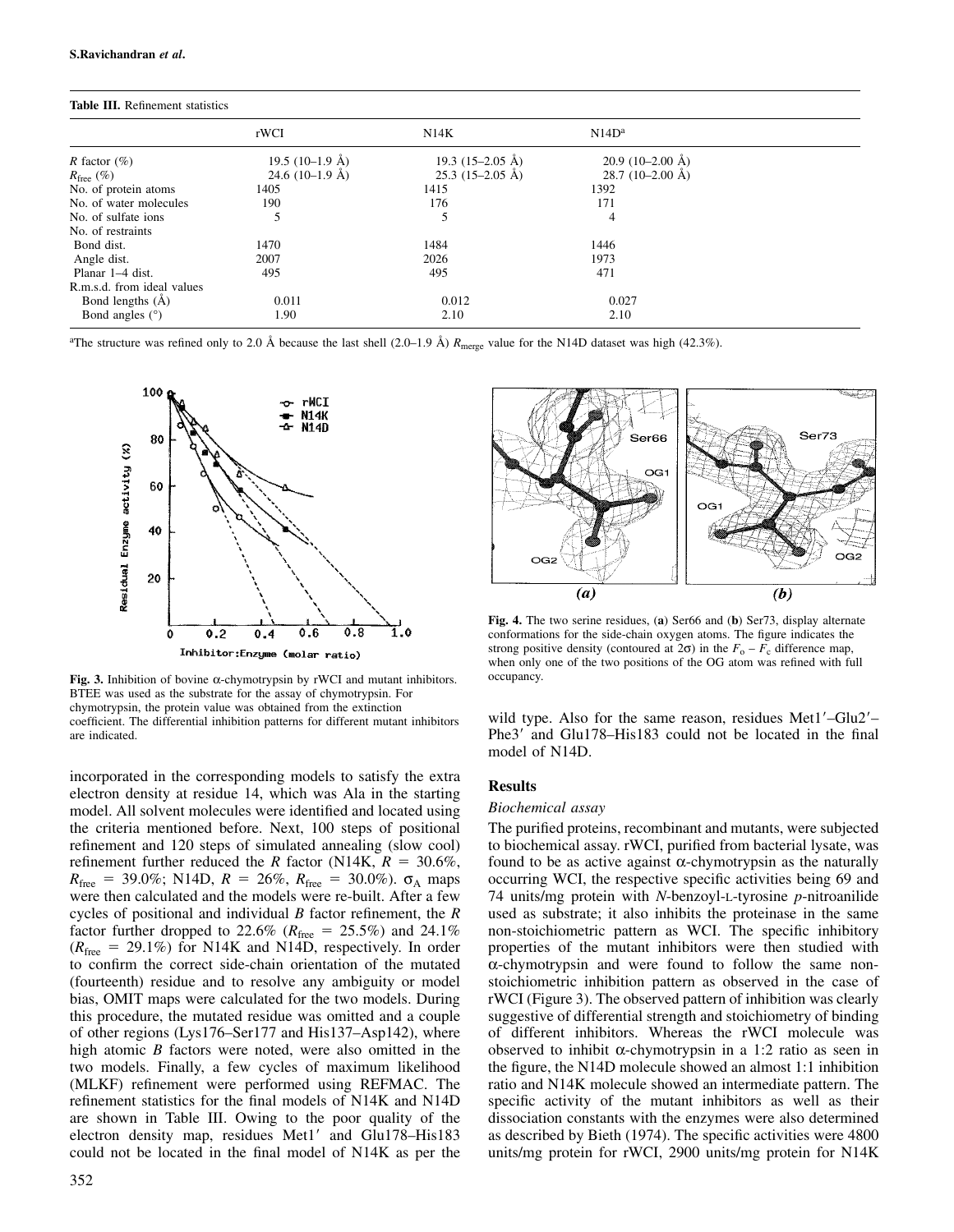

$$
(a)
$$



**Fig. 5.** Stereoscopic representation of the electron-density map shown around the side chain of the fourteenth residue in the three models: (a) rWCI ( $2F_0 - F_c$ map, contoured at 1.2 $\sigma$ ), (**b**) N14K and (**c**) N14D (2F<sub>o</sub> – F<sub>c</sub> OMIT maps, contoured at 1.2 $\sigma$ ).

and 1500 units/mg protein for N14D, using BTEE as substrate. the intrinsic dissociation constant can be determined by the Again, for the non-stoichiometric inhibition pattern of these equation inhibitors, the dissociation constants  $(K_i)$  of these inhibitors  $[I_0]$ <br>were calculated using the equation were calculated using the equation

$$
K_i = \frac{[E][I]}{[EI]}
$$

$$
\frac{[I_0]}{1-a} = \frac{1}{a} \cdot \frac{K_i}{n} + \frac{[E_0]}{n}
$$

where *n* is the number of binding sites for the enzyme, which was taken as two in this case,  $[E_0]$  and  $[I_0]$  are the total where  $[E]$ ,  $[I]$  and  $[E]$  are the molar equilibrium concentrations concentrations of the enzyme and inhibitor, respectively, and of enzyme, inhibitor and the complex, respectively. Now, if *a* represents the fraction of t a represents the fraction of the enzyme not bound to the the stoichiometry of association is different from 1:1, then inhibitor. The  $K_i$  values, obtained from the solution of the assuming the binding sites to be equivalent and independent, equation, for rWCI, N14K and N14D wer equation, for rWCI, N14K and N14D were  $1.14\times10^{-9}$ ,  $2.4\times10^{-9}$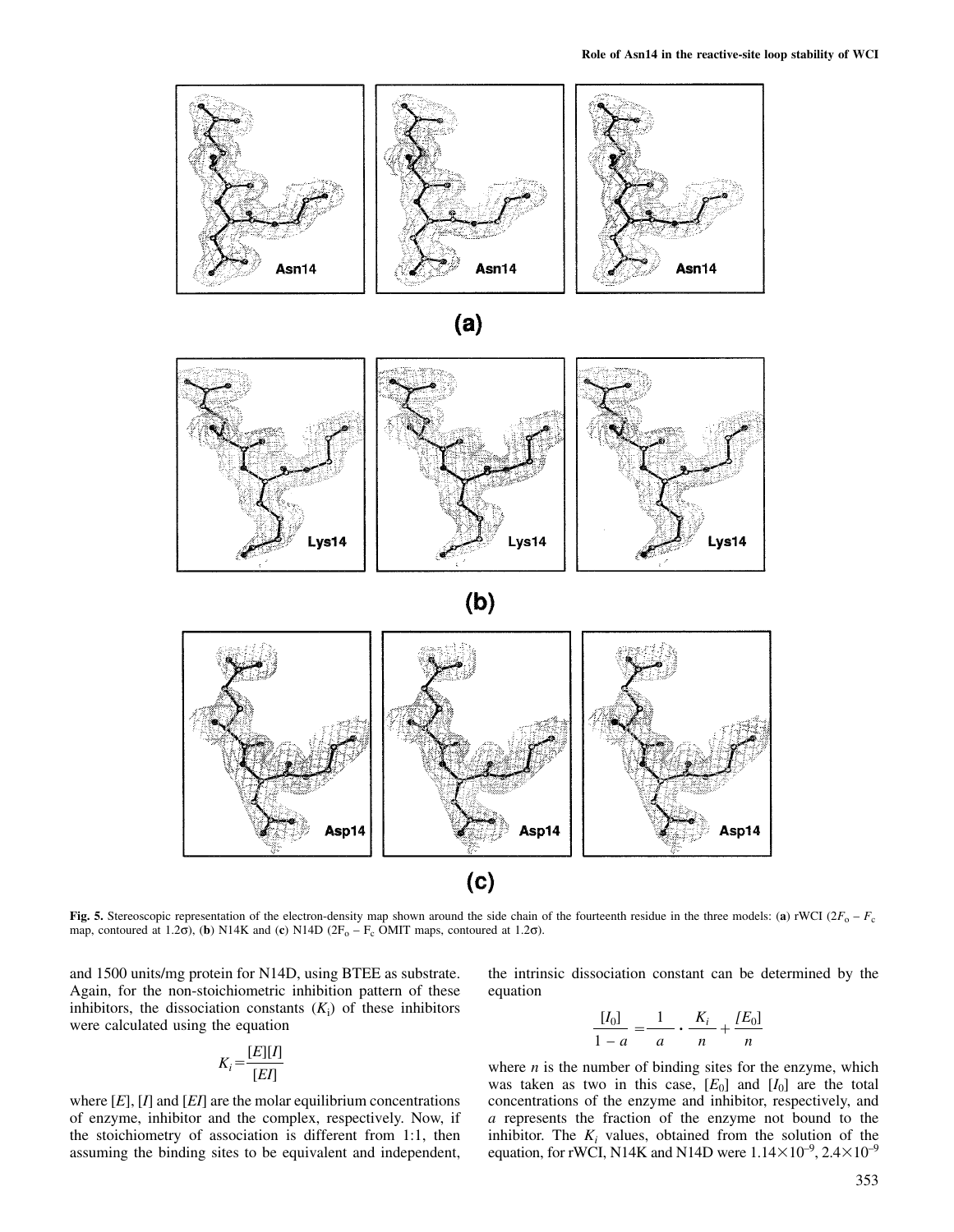

| N14D          |
|---------------|
|               |
| $-84.0/127.2$ |
| $-74.8/167.7$ |
| $-98.0/-14.3$ |
| $-99.1/170.1$ |
| $-78.5/24.9$  |
| $-78.4/160.7$ |
|               |
|               |

trypsin–inhibitor complex formation was studied for WCI, rWCI, N14D and N14K by gel permeation chromatography in an FPLC system with a Superose 12 HR 10/30 column. All **Discussion** four inhibitors formed both 1:1 and 1:2 complexes and, in this

with the 2.13 Å model of native WCI and, as expected, there it was also observed that a few water molecules, located in was no significant deviation in the overall topology of the two some crucial positions, mediate the interactions between the models. The superposition calculations were performed using scaffold and the loop atoms, thereby providing additional the programs LSQKAB (Collaborative Computational Project stability to the loop. The nature and type of such interactions Number 4, 1994) and TOP (Lu, 2000). The main-chain vary between different classes of proteins and these have not backbone atoms of the 177 amino acid residues superpose yet been classified in most serine protease inhibitors. with an r.m.s. deviation of 0.5 Å while all the atoms, including For the Kunitz (STI) family of serine protease inhibitors, the side-chain atoms, superpose with an r.m.s. deviation of the role of a conserved Asn residue coming from the N-0.86 Å. However, minor conformational changes were observed terminal segment was emphasized owing to its crucial position in a few loop regions and the most notable change was at the (Onesti *et al.*, 1991; Meester *et al.*, 1998). In the present study β-turn region, Pro70–Ser73, where a 'peptide flip' occurred. on rWCI, it is observed that the interactions made by the side This region of rWCI adopts a type I β-turn conformation chain atoms of Asn14 are more pronounced than its main- ( $\phi_{71} = -67.9^{\circ}$ ;  $\psi_{71} = -17.0^{\circ}$ ;  $\phi_{72} = -89.2^{\circ}$ ;  $\psi_{72} = 9.7^{\circ}$ ), chain atoms in stabilizing the conformation of the reactive-<br>whereas in the native WCI model, the corresponding region site loop. Figure 7A had a type II conformation ( $\phi_{71} = -54.1^{\circ}$ ;  $\psi_{71} = 130.5^{\circ}$ ; around the first reactive-site loop of rWCI. The side-chain  $\phi_{72} = 82.8^{\circ}$ ;  $\psi_{72} = 7.6^{\circ}$ ). Such an interconversion phenomenon, amide group of A  $\phi_{72} = 82.8^\circ$ ;  $\psi_{72} = 7.6^\circ$ ). Such an interconversion phenomenon, amide group of Asn14 makes three major hydrogen bonds in general, depicts a stereochemically mobile site in homo-<br>with the reactive-site loop residue in general, depicts a stereochemically mobile site in homologous crystal structures (Gunasekharan *et al.*, 1998). In O atoms of Phe64 (P2; 2.91 Å) and Ser66 (P1; 2.86 Å) and addition, conformational changes were also observed in the Asn14 OD2 with the main-chain N atom of Ser62 (P4; 2.80 N-terminal region due to the presence of the extra tripeptide Å); whereas the main-chain N atom of Asn14 contributes only sequence (Met1'–Glu2'–Phe3') in rWCI. The average r.m.s. one, i.e. with the carbonyl O atom of Leu67 (P2'; 2.81 Å). deviation for the two N-terminal residues (Asp1 and Asp2) This was also observed in the crystal structure of native WCI was 2.2 Å and the carbonyl group of Asp1 showed an ~180° (Ravichandran *et al.*, 1999). Amongst these, the hydrogen peptide flip in this region. Also, double occupancies for the bond between the Asn14 side chain and the P2 residue (Phe64) side-chain OG atom of two serine residues, Ser66 and Ser73, is conserved in this family. For example, in ETI, Asn12 ND1 were observed (Figure 4). These were not seen in the native makes a hydrogen bond with the carbonyl O of Leu62 and in WCI model. STI, Asn13 ND1 makes a hydrogen bond with the carbonyl

## *Structure of N14K and N14D mutant proteins*

An overall structural comparison of the mutant proteins with rWCI reveals that the mutation at this conserved position had almost no effect on the overall topology of the protein. The main-chain CA atoms of 176 amino acid residues of N14K and N14D superpose on rWCI with r.m.s. deviation values of 0.2 and 0.4 Å, respectively. Figure 5 shows the electrondensity map around the side chain of the fourteenth residue in the final models of rWCI, N14K and N14D. A superposition of the first reactive-site loop of N14K and N14D on that of rWCI is shown in Figure 6. The r.m.s. deviation values, obtained from CA superpositions of loop residues, are 0.09 **Fig. 6.** Superposition of the first reactive-site loop of rWCI with N14K and and 0.27 Å for N14K and N14D, respectively. In all three N14D. The figure also indicates the corresponding side-chain superposition structures, structures, the reactive-site loop maintains more or less an of the fourteenth residue in the three models. identical canonical conformation (Bode and Huber, 1992). The values of dihedral angles  $(\phi, \psi)$  for the loop residues have been compared in Table IV.<br>For N14K, the long side chain of Lys14, instead of disturbing

the canonical conformation of the reactive-site loop, has itself folded back. The average temperature factor value for the side chain atoms (after Cβ) of Lys14 is 26.5 Å<sup>2</sup> whereas the average B value for all atoms of Lys14 is 21.98  $\AA^2$ . For N14D, the side-chain carboxylate group of Asp14 orients in a direction perpendicular to the corresponding amide group of Asn14 in rWCI (Figure 6). The average value of atomic temperature Phe68 –119.6/–29.2 –112.0/–32.0 –122.3/–24.4 factor for Asp14 is 33.3 Å<sup>2</sup>. Like rWCI, two alternative conformations are observed for the two Ser residues, Ser66 and  $2.58 \times 10^{-9}$  M, respectively. The stoichiometry of chymo-<br>trynsin-inhibitor complex formation was studied for WCI the side-chain atoms of Gln63 in N14K and Ser61 in N14D.

For the minimum contractions of the textensive spect, they were indistinguishable.<br>
Structural comparison of rWCI with native WCI structural comparison of rWCI with native WCI structural comparison of rWCI structural compa involve residues both from the loop and the inhibitor scaffold-The three-dimensional structure of rWCI was first compared ing (Iwanaga *et al.*, 1999; Otlewski *et al.*, 1999). Occasionally,

site loop. Figure 7A shows the hydrogen-bonding pattern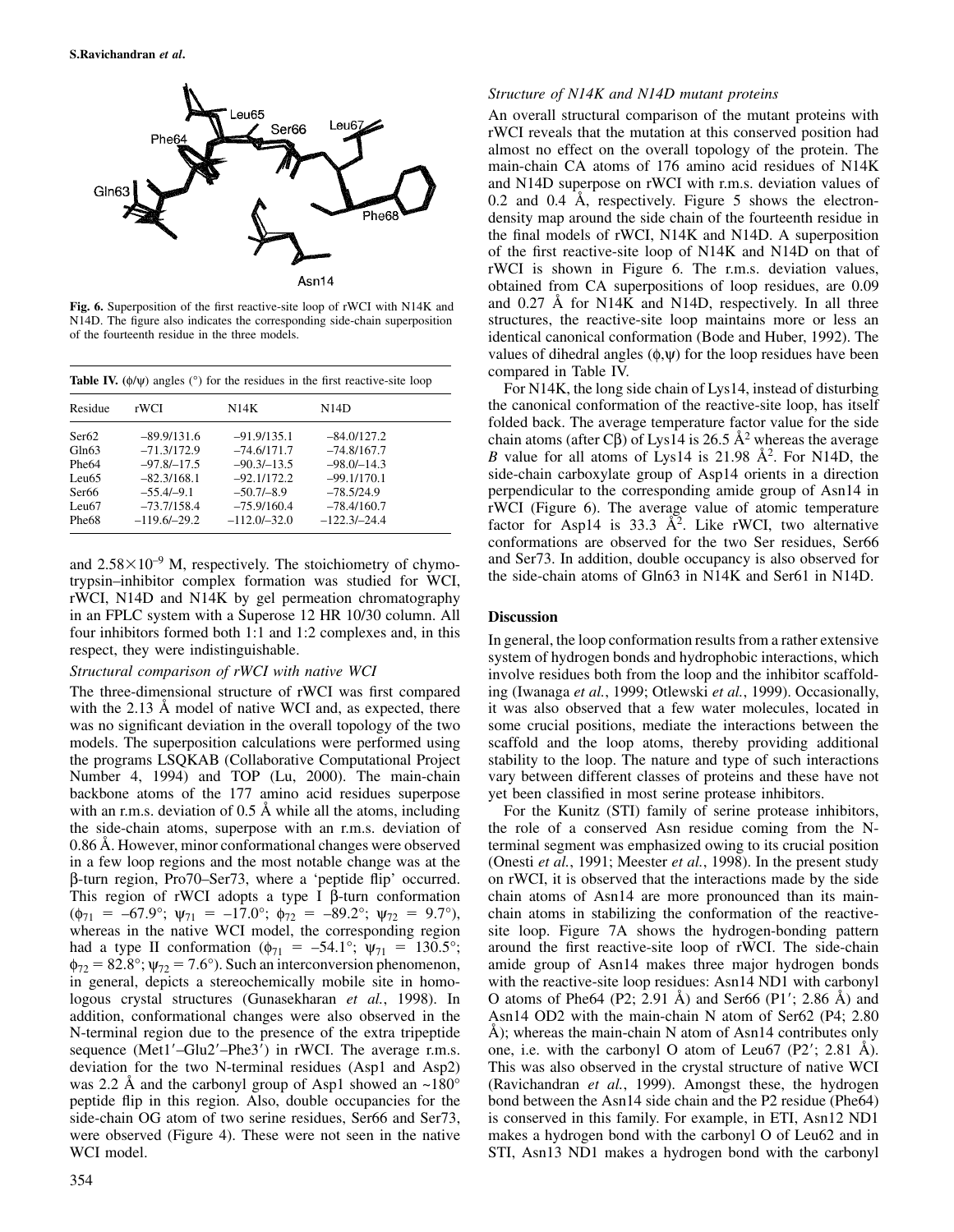

**Fig. 7.** (**A**) Stereoscopic representation of hydrogen-bonding interactions (shown in dotted lines) made by the side chain of Asn14 with the residues in the first reactive site loop of rWCI. The two water molecules Wat241 and Wat260, which interact with the atoms in the loop residues, are also shown. (**B**) Stereoscopic representation of hydrogen-bonding interactions (shown in dotted lines) made by the side chain of Lys14 with the residues in the first reactive-site loop of N14K. Here, the position of the water molecule Wat350 corresponds to Wat260 of rWCI. The side-chain NZ atom of Lys14 occupies a position corresponding to Wat241 in rWCI. (**C**) Stereoscopic representation of hydrogen-bonding interactions (shown in dotted lines) made by the side-chain of Asp14 with the first reactive site loop of N14D. A water molecule, Wat248, mediates the interaction between the side-chain OD1-atom of Asp14 and the loop residues.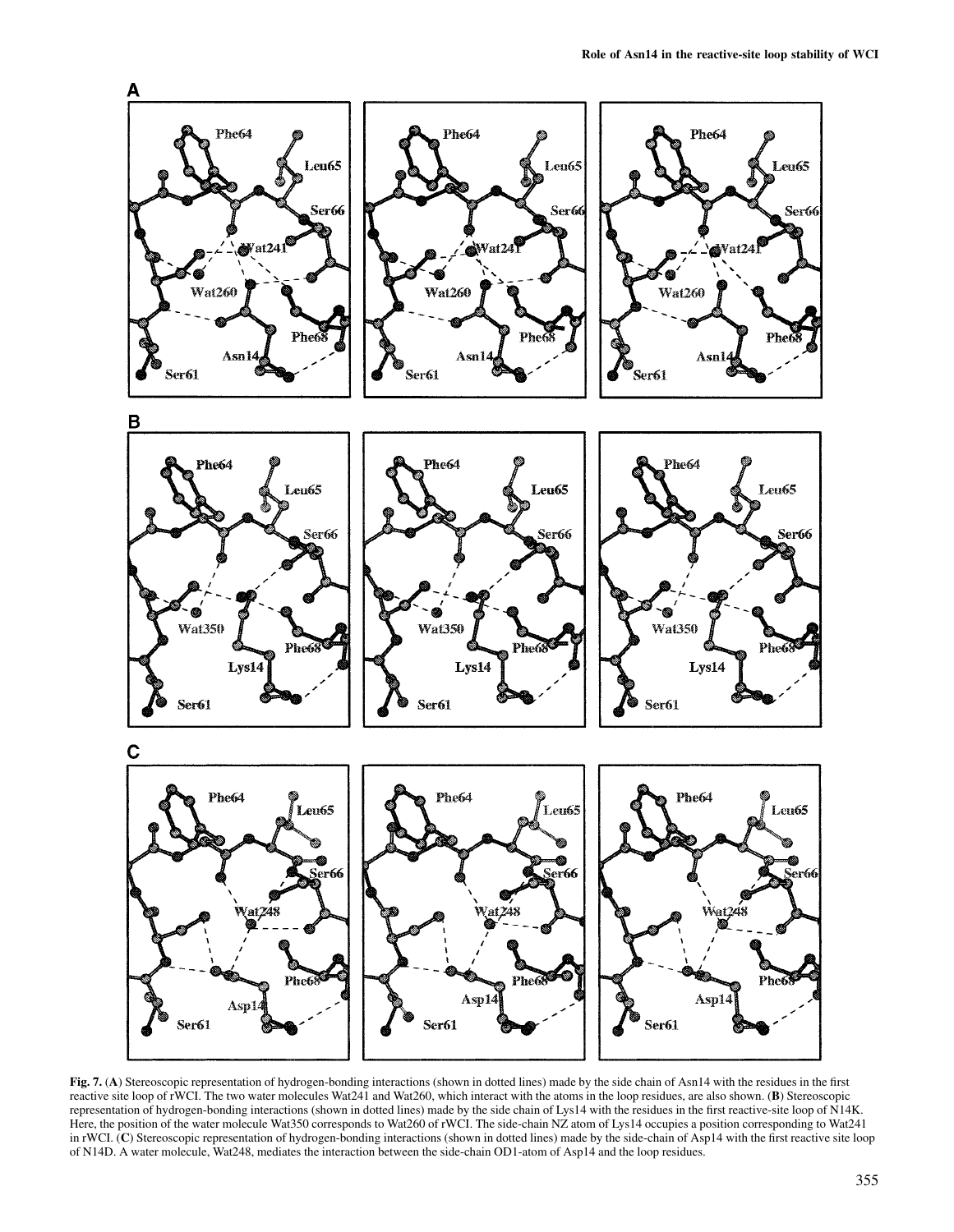O of Tyr62. A similar interaction is also observed in PSTI, a between the reactive-site loop and the protein scaffold was member of Kazal family, where Asn33 ND1 makes a hydrogen also observed in a few protease inhibitors, e.g. in BPTI, where bond with the carbonyl O of P2 residue. Thus, it has been the interaction is mediated through a water molecule to Gly12 proposed that this conserved asparagine acts as a 'fixed spacer' (Otlewski *et al.*, 1999). Apart from this, one of the conserved to keep the loop in a protruded conformation (Papamokos water molecules (Wat260 of rWCI) is absent in N14D. This *et al.*, 1982; Onesti *et al.*, 1991). is because of one of the alternating positions of the side-chain

Also, insufficient protrusion of loop from the protein scaf- OG atom of Ser61 (P5) has occupied this region. folding may result in a loss of functionality (Apostoluk and Finally, our observations point to the fact that the hydrogen-Otlewski, 1998). This was also observed in some non-inhibitory bonding interactions are almost conserved in rWCI, N14K and proteins whose loop possesses a canonical conformation, e.g. N14D. In N14K, although the conserved hydrogen bond extracellular hydrolases, toxins, cytokines and viral proteins involving the side chain of the fourteenth residue and the P2 (Jackson and Russell, 2000). In this regard, there has been carbonyl oxygen is not observed, the canonical conformation considerable interest in understanding the contribution of the of the loop remains intact. The long side chain of Lys14, protein scaffolding towards the functionality of the inhibitor. instead of destabilizing the conformation of the reactive-site Recent studies on the chimeric proteins of *Erythrina vareigata* loop, has itself folded back with an unusual non-rotameric chymotrypsin/trypsin inhibitor belonging to the STI (Kunitz) fold. It is seen that the accessible surface area for the Lys14 family has shown that the N-terminal segment of the protein is involved in the inhibitory activity and is therefore responsible values calculated for the remaining Lys side chains in the for stabilizing the primary binding loop of ECI (Iwanaga *et al.*, model. Moreover, it is reported that Lys side chains can display 1999). Interestingly WCI, a member of the same family, has environment-dependent conformational changes and their flexa very high (~70%) sequence homology with ECI. ibility becomes higher during ligand binding to proteins

for stabilizing the binding loop conformation, it was mutated the inherent conformational flexibility of the Lys side chain to Lys and Asp. Such mutations may help in understanding and its limited accessible surface area are responsible for the the characteristics of this crucial residue, contributed by the unusual fold of the Lys14 side chain. scaffolding of the inhibitor. A long side chain such as Lys, From consideration of the retention volumes of the comin place of Asn14, was expected to disturb the stabilizing plexes, it is evident that all three inhibitors form both types interactions with the loop. Similarly, a negatively charged of complexes (1:1 and 1:2) with chymotrypsin, depending on residue such as Asp in such a position was also expected to the stoichiometry of the incubation mixture. This means that disrupt the hydrogen-bonding pattern. the replacement of Asn14 with Lys or Asp has only a minimal

and compared with that of rWCI. Figure 7B and C show the However, minor changes in the hydrogen-bonding pattern hydrogen-bonding pattern around the first reactive-site loop of could be a plausible reason behind the 2-fold alterations in the N14K and N14D, respectively. In rWCI (Figure 7A), apart dissociation constant values. This result also agrees with the from the Asn14 side-chain interactions mentioned above, observation of a scissile bond hydrolysis exper additional stability comes from two water molecules (Wat260 for a point mutant, N33S of ovomucoid third domain (a Kazal and Wat241) located near the reactive-site loop. Wat260 forms family inhibitor), where the change in hydrolysis constant  $K_{\text{hyd}}$ hydrogen bonds with the carbonyl O atoms of P4 (Ser62) and was found to be relatively small, i.e. not exceeding a factor P2 (Phe64) residues while Wat241 is hydrogen bonded to the of 3–5 (Ardelt and Laskowski, 1991). The conformational side-chain OG atom of Ser62 and the carbonyl O atom of the stability of the reactive-site loop and its electrostatic environ-P3 residue (Phe68). In the mutants the conserved hydrogen ment therefore depends mainly on its residue type and the bond between the fourteenth residue side chain and P2 residue local interactions. The residues of the loop (Gln63–Phe68) is absent. However, as in rWCI, the main-chain N atom of the demand a hydrogen-bonding network for its stability and this fourteenth residue of both mutants maintains a similar pattern need is satisfied in all the structures either by the residues of hydrogen bonds with the P2 residue (Leu67). Besides this, of the scaffold or by solvent molecules keeping the loop there is a water molecule, Wat350 in N14K, which corresponds conformation intact. As a result, the activity of the protein to Wat260 of rWCI and shows a similar pattern of hydrogen remains almost unaltered. In other words, the replacement of bonding, whereas no water molecule corresponding to Wat241 Asn14 with polar residues marginally influences the activity of rWCI is observed. The orientation of the long side chain but its actual role, however, can only be estimated after drastic of Lys14 is responsible for the absence of this water molecule. mutations at this site. When superposed with rWCI, the side-chain NZ atom of Lys14 is found to occupy the corresponding position of Wat241 **Acknowledgements** and makes hydrogen bonds (of distance 2.33 and 2.63 Å, We thank Dr S.McSweeney and Dr R.Ravelli for collecting rWCI, N14K and respectively) with side-chain OG atoms of two serine residues N14D datasets at the ESRF, Grenoble, France. We are grateful to Mr (P4 and P1') and the carbonyl O-atom of Phe68 (P3'; 2.61 D.Mukhopadhyay and Dr U.Sen for many useful discussions. The coordinates  $\AA$ ) In N14D the hydrogen-honding network at the loop region and the structure factor data Å). In N14D, the hydrogen-bonding network at the loop region and the structure factor data for rWCI, N14K and N14D have been deposited in the structure factor data for rWCI, N14K and N14D have been deposited in the structu is mediated through a water molecule, Wat248. The position X-ray Research, Germany, for travel support to ESRF, Grenoble. This work of this water molecule corresponds to the side-chain ND1 is supported by a grant (BT/PRO0139/RandD/15/11/96) from the Department atom of Asn14 in rWCI (see Figure 7A). Wat248 forms of Biotechnology, Government of India. hydrogen bonds with the main-chain N and carbonyl O atoms of Ser66 (P1; 3.18 and 2.96 Å, respectively), the carbonyl O **References** atom of Phe64 (P2; 2.74 Å) and the carboxylate oxygen atoms Apostoluk,W. and Otlewski,J. (1998) *Proteins: Struct. Funct. Genet.*, 32, of Asp14 (2.46 Å) (Figure 7C). Such water-mediated interaction 459–474. of Asp14 (2.46 Å) (Figure 7C). Such water-mediated interaction

side chain is 2.44  $A^2$  and this value is the lowest among the To check whether Asn14 in WCI is similarly responsible (Najmanovich *et al.*, 2000). Hence it can be understood that

The first reactive-site loops of N14K, N14D were analyzed effect on the binding property of the inhibitor molecules. observation of a scissile bond hydrolysis experiment performed